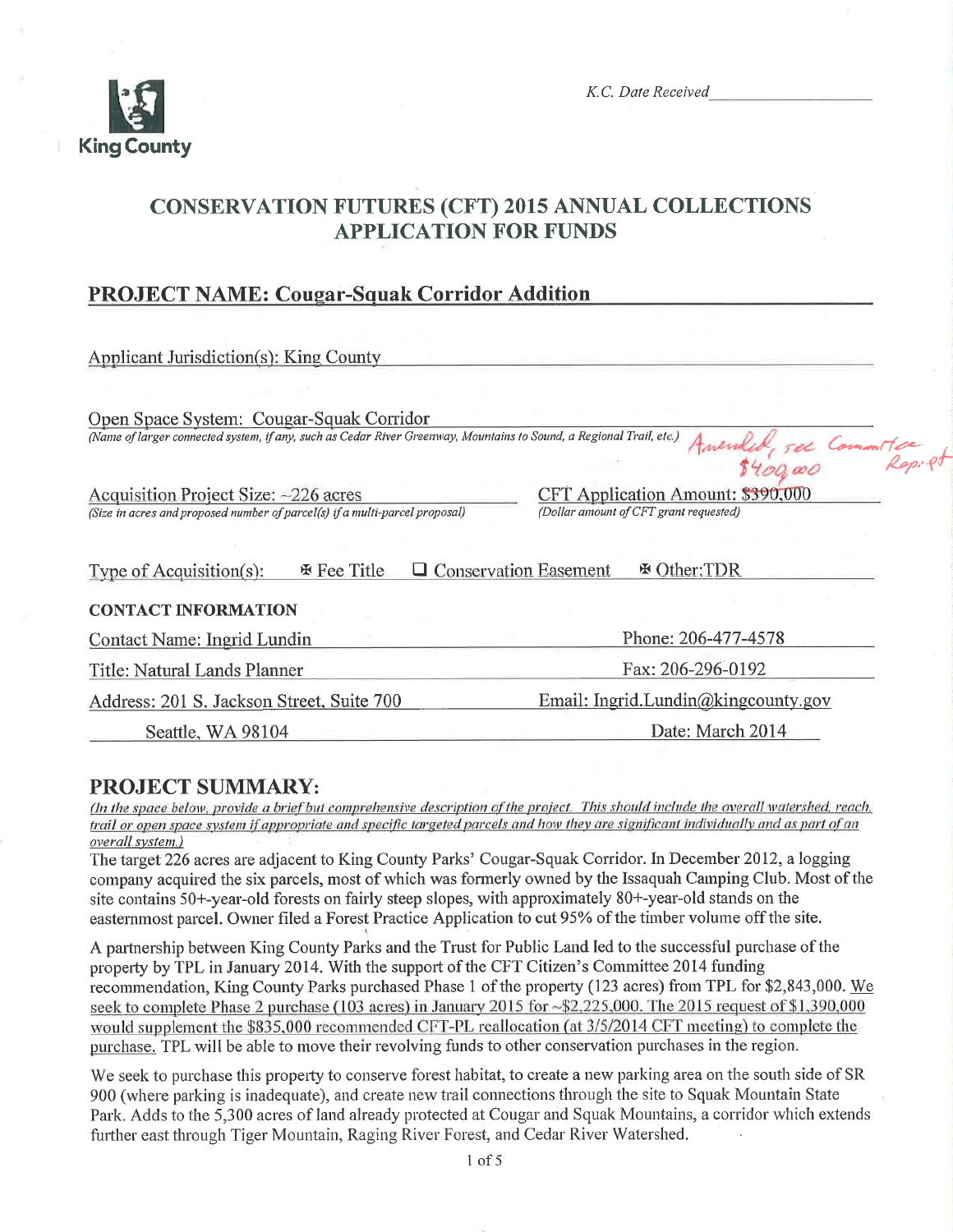### 1. OPEN SPACE RESOURCES

Please review the attached evaluation criteria. For the proposed acquisition parcel(s), please mark those criteria that apply and thoroughly, yet succinctly, describe in the space below how the proposed acquisition satisfies each marked criteria. Please clearly describe how these criteria might be met at a landscape level, and how they apply to individual parcels. If restoration is part of the plan, please briefly describe the current condition and the hoped for restored condition that is the goal of the acquisition.

- 
- $A.$  Wildlife habitat or rare plant reserve  $A.$  E. Historic/cultural resources  $A.$  Salmon habitat and aquatic resources  $A.$  E. Urban passive-use natural and aquatic resources
- 
- 
- 
- $\mathcal{F}$ B. Salmon habitat and aquatic resources  $\Box$  F. Urban passive-use natural area/greenbelt  $\mathcal{F}$  C. Scenic resources  $\Box$  F. Park/open space or natural corridor addition-
- **E** C. Scenic resources <br> **E** G. Park/open space or natural corridor addition <br> **E** D. Community separator <br> **E** H. Passive recreation opportunity/unmet needs
	- $H.$  Passive recreation opportunity/unmet needs

#### A. Wildlife habitat or rare plant reserve

The site would be expected to host species such as deer, black bear, cougar, bobcat, pileated woodpecker, owls, and other srnall wildlife species. The contiguity of this forest with the adjacent preserved conidors of land adds significant importance to these stands. The King County Wildlife Habitat Network is mapped through Cougar-Squak Corridor. These acquisitions increase the amount of permanently protected open space, broaden the corridor width for wildlife movements, and decrease potential habitat fragmentation. The easternmost 103-acre parcel contains stands that are approximately 80-100 years old; the western parcels on the slopes toward SR 900 contain stands approximately 50-60 years old. These all are mixed species stands (big leaf maple, western hemlock, red alder predominate, with Douglas-fir and westem red cedar as well).

#### B. Salmon habifat and aquatic resources

The property contains streams which are part of the headwaters of May Creek, and a May Creek tributary flows through the entryway of the site along SR 900. Retaining forest cover in the headwaters was a goal of the purchase, to prevent changes in water runoff volume, rate of water delivery, and sediment delivery to downstream water bodies. Coho spawning and rearing is mapped in this May Creek tributary (which includes the stretch of the creek along SR 900 at the site; StreamNet database).

#### C. Scenic Resources

This property is part of the viewshed along SR 900, and is visible from Cougar Mountain Regional Wildland Park to the west, and visible from Squak Mountain State Park to the east. Removing forest cover from the slopes above SR 900 would have had significant visual impact on the view from the road towards Squak Mountain, and on the view from neighboring hiking trails at Cougar and Squak.

#### G. Park/open space or natural corridor addition

The proposed acquisitions build on a large protected corridor of land: 3,200 acres at Cougar Mountain, an adjacent 481 acres at Cougar/Squak Corridor, 1581 acres at Squak Mountain State Park, 266 acres at Squak-Tiger Corridor, leading east to the 14,000 acre Tiger Mountain Forest complex, the Raging River State Forest and the Cedar River Watershed. These parcels offer opportunity to increase passive recreation trails and expand hiking opportunities throughout Cougar-Squak Conidor (where there have been two recent CFT/PEL-funded acquisitions at Pacific Topsoils and Debbie's View), and add a western access route into Squak Mountain State Park.

#### H. Passive recreation opportunity/unmet needs

This site would allow us to construct a new parking lot on the southeast side of SR 900 for access to Cougar/Squak Corridor and Squak Mountain. We have just twelve parking spots at the nearby Cougar Mountain Jim Whittaker/Wilderness Trailhead on the other side of SR 900. At the existing entrance to Cougar/Squak Coridor trails at Pacific Topsoils, there is only a shoulder pullout for 2-3 cars off SR 900; we have been unable to reach agreement with an adjacent utility at this location to create a hoped-for parking lot on the south side of SR 900, and the utility has not legalized our trail access through their utility-owned entryway parcel. These new properties give us the opportunity to create a new parking area and entrance to Cougar/Squak Corridor. Existing roads on the property from the campground provide a framework for new trail routes into the site. Appropriate uses of the site will be determined during site plamiing work.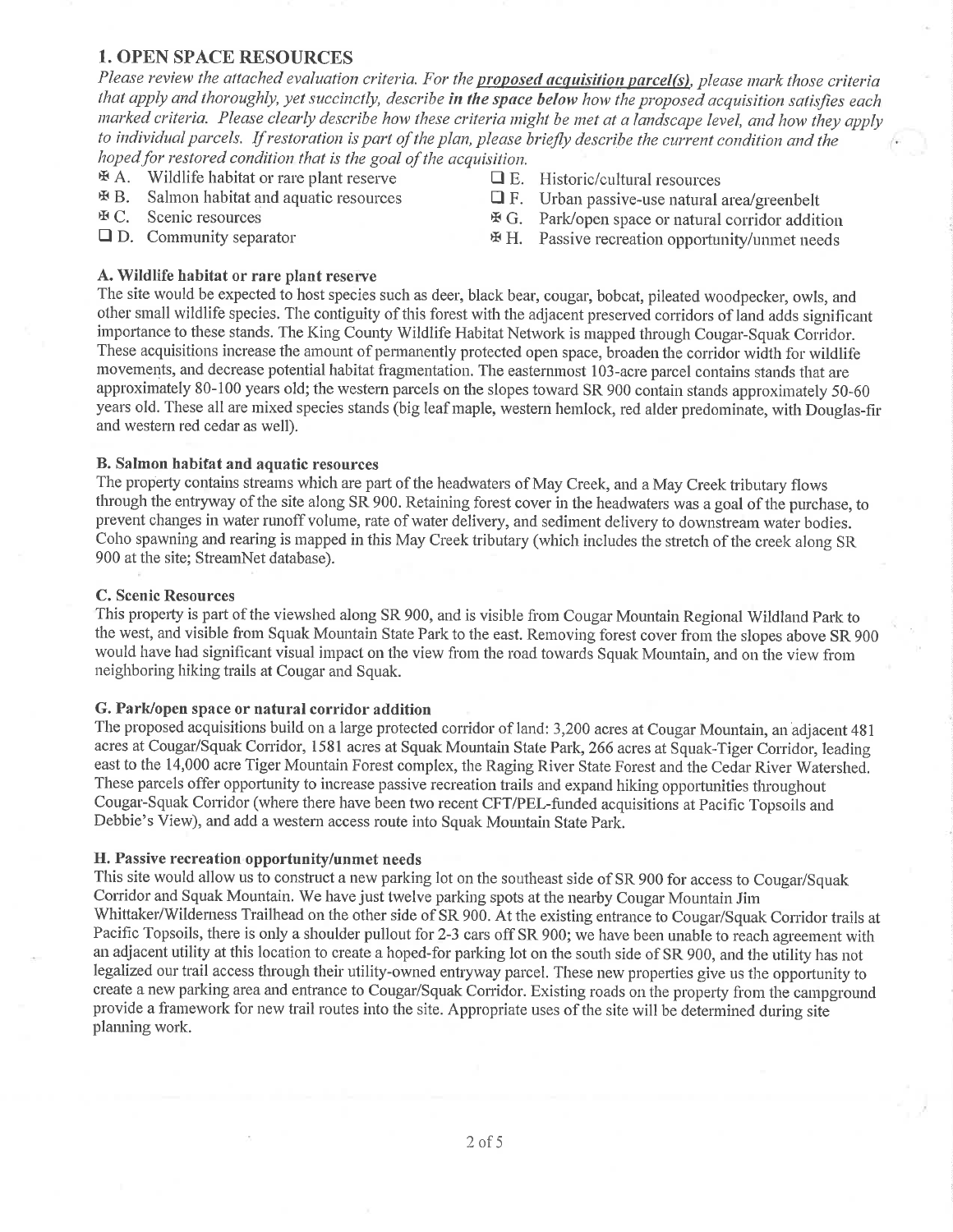### 2. ADDITIONAL FACTORS

For the proposed acquisition parcel(s), please mark all criteria that apply and thoroughly, yet succinctly, describe in the space below how the proposed acquisition satisfies each marked criteria.

- $\Box$  A. Educational/interpretive opportunity
- **EX B.** Threat of loss of open space resources
- rx c. Ownership complexity/willing seller(s)/ownership interest proposed
- $\mathbb F$  D. Partnerships Describe any public or private partnerships that will enhance this project
- E. Is the property identified in an adopted park, open space, comprehensive, or community plan?
- **F.** Transferable Development Credits (TDC) participation

#### B. Threat of loss of open space resources

At the time of last year's application, there was a very real threat of clearcut and/or of development on this property. The owner had filed a Forest Practice Application on the site to remove 95% of the timber volume, and a prior vested plat threatened 43 homes with highly engineered access roads climbing the ridges from SR 900. There was very strong community interest in seeing these properties remain uncleared and undeveloped in order to preserve forests, avoid flooding impacts to May Creek, and to achieve open space preservation.

#### C. Ownership complexity/willing seller(s)/ownership interest proposed

King County and TPL worked hard the first half of 2013 with the landowner to reach a purchase and sale agreement. Without TPL partnering with the county to bring revolving funds and secure the site up front, the property may well have been logged. The landowner was heavily investigating logging, developing, and was entertaining other property offers. The site has now been secured by TPL using revolving funds, but the county has committed to complete the purchase by January 2015 if at all possible.

#### D. Partnerships

Many community partners were interested in seeing these properties remain uncleared, undeveloped, and preserved as open space. Issaquah Alps Trails Club took the lead in generating community interest and support on these parcels, and brought media attention from the Seattle Times (front page article on  $3/2/2013$ ), several Issaquah Reporter articles, a KOMO television story, and a KIRO radio story. Councilmember Dunn provided a letter of support to the CFT Committee for this acquisition in 2013 and joined us on the 2013 CFT field trip.

#### E. Is the property identifïed in an adopted park, open space, comprehensive or community plan? Both the Comp Plan and the Park Plan contain policies that direct acquisition, planning, and stewardship of KC

Parks. The acquisition of these parcels is consistent with the following policy direction:

- Be a "regional provider of open spaces with a major focus on systems of open space corridors that conserve natural resources and provide recreation, education and interpretive opportunities, fish and wildlife habitat and scenic beauty." (Park Plan Policy G-101)
- . Emphasize acquisition and development of sites that provide for multiple benefits (Park Plan Policy CIP-120)

#### F. Transferable Development Credits (TDC) application

This Cougar/Squak property is in a focus area for the County's TDR agreement with City of Issaquah. We are placing the development rights in the TDR Bank; when the bank sells these credits into the City, we can recapture funding and use the proceeds to further additional King County priority properties in this area.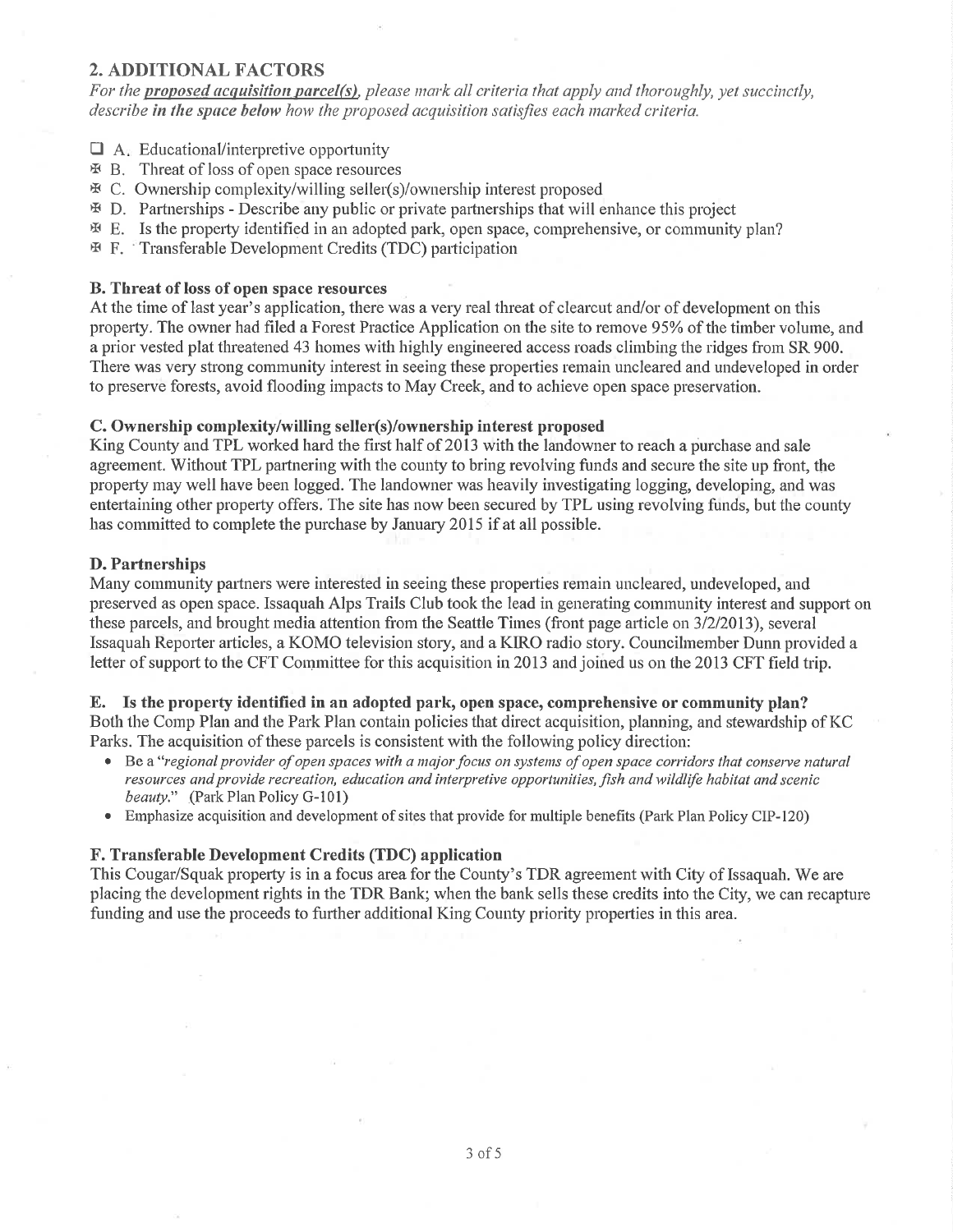## 3. STEWARDSHIP AND MAINTENANCE

How will the property be stewarded and maintained? Does the property lend itself to volunteer stewardship opportunities? How will ongoing stewardship and maintenance efforts be funded?

King County Parks' maintenance work would be funded with Parks Levy operating funds (funded 2014-2019 due to recent vote in August 2013).

Typical King County maintenance includes regular site inspections to identify and address any issues arising on site in regard to public health and safety, property encroachments, natural resource damage, infrastructure damage, trail condition, etc. If a parking area is developed on site, then inspections and maintenance are much higher in frequency to ensure appropriate use of the parking area.

We assess forest health at all King County Parks sites. It is possible that this is a site on which forest stewardship activities may occur if recommended by such an assessment.

Depending on opportunity and site plans, there may be capital or operating work on site which is eligible for specific trail or restoration grants, or for recreational amenity development with local stakeholder groups through Parks' Community Grants Program.

King County anticipates partnership with local stakeholder groups such as Issaquah Alps Trails Club, Washington Trails Association, and/or Mountains to Sound Greenway Trust.

## **4. PROJECT BUDGET**

| 1) TOTAL CFT APPLICATION AMOUNT <sup>a</sup> | CFT: \$390,000          |
|----------------------------------------------|-------------------------|
| 2) TOTAL PEL APPLICATION AMOUNT <sup>b</sup> | Parks Levy: \$1,000,000 |

<sup>a</sup> Allowable CFT acquisition costs (Ordinance 14714): The disbursement of funds shall be made only for capital project expenditures that include costs of acquiring real property, including interests in real property, and the following costs: the cost of related relocation of eligible occupants, cost of appraisal, cost of appraisal review, costs of title insurance, closing costs, pro rata real estate taxes, recording fees, compensating tax, hazardous waste substances reports, directly related staff costs and related legal and administrative costs, but shall not include the cost of preparing applications for conservation futures funds.

King County projects only, if applicable.

#### **Estimation of property value:**

Briefly note how land values have been estimated (i.e., appraisal, property tax assessment, asking price, letter of value or other means).

TPL's appraisal and negotiations yielded a purchase price of \$5,000,000. Total funding needed for project is estimated at \$5,067,587 which includes additional costs for closing costs, staff time, taxes, etc.

Phase 1: We secured \$2,842,569 for Phase 1 in 2014 funds.

Phase 2: Need an additional \$2,225,000. Reallocation of \$835,000 in CFT/Parks Levy was recommended at the 3/5/2014 review meeting. Total remaining funding need is \$1,390,000.

| <b>PROJECT COSTS</b>                                   | <b>ESTIMATED DOLLAR AMOUNT OR RANGE</b> |  |
|--------------------------------------------------------|-----------------------------------------|--|
| Total property interest value                          | \$2,163,676                             |  |
| Title and appraisal work                               | \$0                                     |  |
| Closing, fees, taxes                                   | \$50,000                                |  |
| Relocation                                             | \$0                                     |  |
| Hazardous waste reports                                | <b>SO</b>                               |  |
| Directly related staff, administration and legal costs | \$10,000                                |  |
| <b>Total Project Costs (CFT and other funds)</b>       | $\sim$ \$2,225,000                      |  |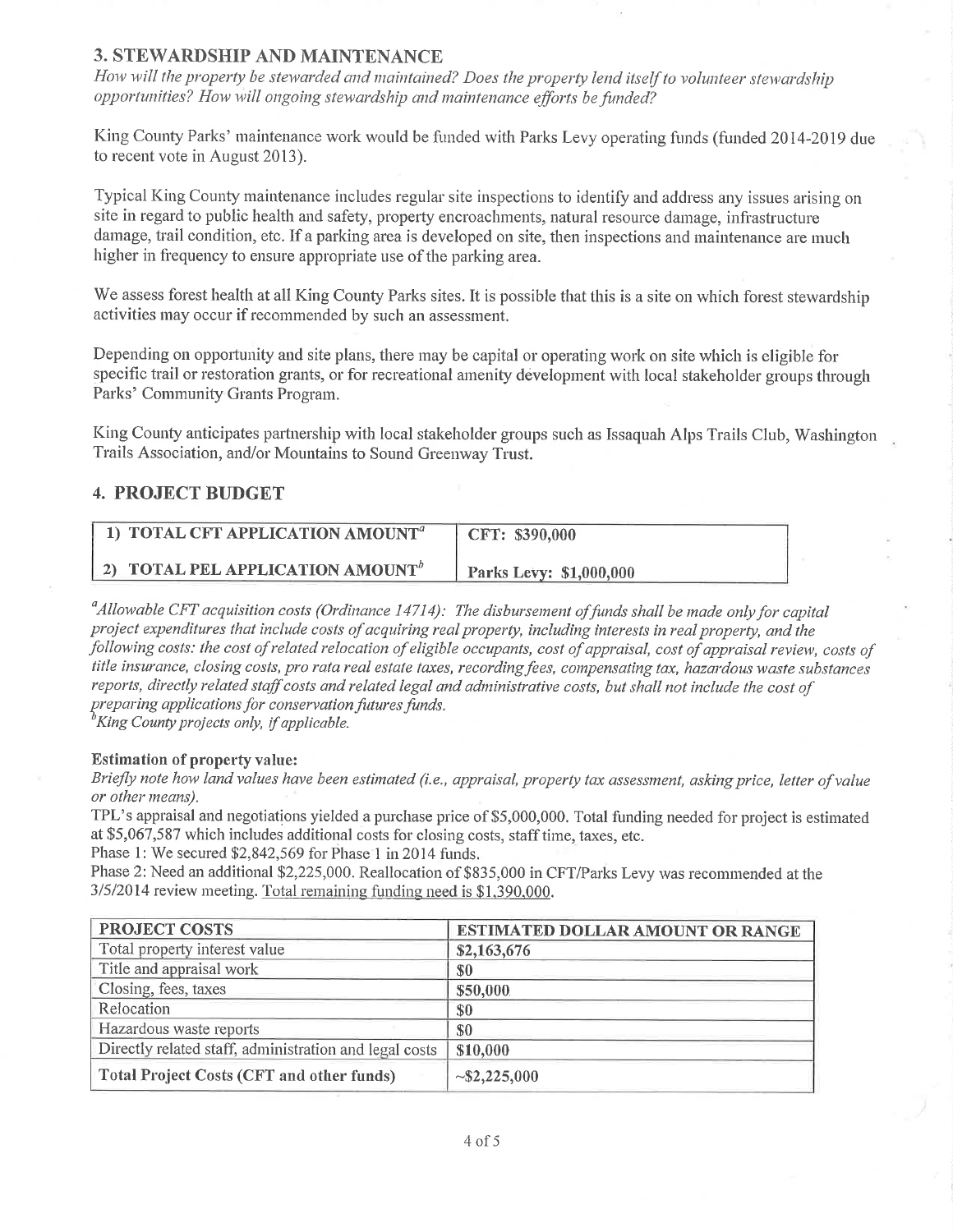| <b>MATCHING FUNDS: Existing Sources</b><br>(CFT can only provide a maximum of 50% of anticipated<br>project costs) | <b>DATE</b><br>(Expended or Committed)                         | <b>DOLLAR AMOUNT</b><br>(Expended or Committed) |
|--------------------------------------------------------------------------------------------------------------------|----------------------------------------------------------------|-------------------------------------------------|
| Parks Levy                                                                                                         | January 2014 received &<br>expended                            | \$1,500,000                                     |
| <b>REET</b>                                                                                                        | January 2014 received &<br>expended                            | \$842,569                                       |
| Reallocation recommended at 3/5/2014 meeting<br>(not sure of CFT vs. PEL amounts)                                  | March 5, 2014<br>recommendation; to be<br>received summer 2014 | \$835,000                                       |
| <b>Total CFT Funds Previously Received</b><br><b>This Project</b>                                                  | January 2014 received &<br>expended                            | \$500,000                                       |
| <b>Total Matching Funds and Past CFT Funds</b><br><b>Currently Identified</b>                                      |                                                                | \$3,677,569                                     |
| <b>Unidentified Remaining Match Need</b>                                                                           |                                                                | \$0                                             |

#### Unidentified remaining match need: What funds are anticipated and what is the time frame? Please briefly discuss how the unidentified remaining match need above will be met.

We are over-matched for the 50% match required for CFT. We received and spent \$2,342,569 in Parks Levy and REET to leverage \$500,000 CFT for Phase 1 purchase. It is unclear what amounts of CFT vs. Parks Levy the proposed \$835,000 reallocation would consist of. We are requesting \$390,000 CFT and \$1,000,000 Parks Levy this year.

This site may be a candidate for state Recreation & Conservation Office funding, which would be applied for in 2014, and awarded in 2015; if received it can reimburse CFT/Parks Levy funds spent on the site.

## **5. IN-KIND CONTRIBUTIONS FROM PARTNERSHIPS**

| <b>Brief Activity Description</b> | Dollar Value of<br>In-kind<br><b>Contribution</b> | <b>Status</b><br>(Completed or Proposed) | <b>Activity Date Range</b><br>(Completion Date or Proposed<br>Completion Date) |
|-----------------------------------|---------------------------------------------------|------------------------------------------|--------------------------------------------------------------------------------|
|                                   |                                                   |                                          |                                                                                |
| <b>TOTAL</b>                      |                                                   |                                          |                                                                                |

### 6. ATTACHED MAPS (*Two maps are now required: 1*) site map and 2) general location map; you may also include one additional map, aerial photo or site photo)

 $8\frac{1}{2} \times 11$ " maps are preferred, but 11 x 17" is acceptable if folded and hole-punched for insertion into a three-ring binder.

#### Site Map that shows the following:

- Each parcel proposed for acquisition in yellow or distinct shading and an indication of any parcel proposed for less than fee simple acquisition, such as a conservation easement;
- Location of any proposed development to the site such as parking, trails or other facilities;
- Location of any proposed site restoration;
- $\bullet$ Existing adjacent public (local, state or federal) parks or open spaces labeled and shown in dark green or distinct shading.

Location Map that shows the following:

- Other permanently protected open spaces (private, non profit, institutional, etc.) shown in light green or distinct shading;
- Major water courses such as creeks, rivers, lakes or wetlands;  $\bullet$
- Major roads, arterial roads or regional trails.  $\bullet$
- Map scale: This map should show approximately a ten-mile radius around the proposed acquisition(s).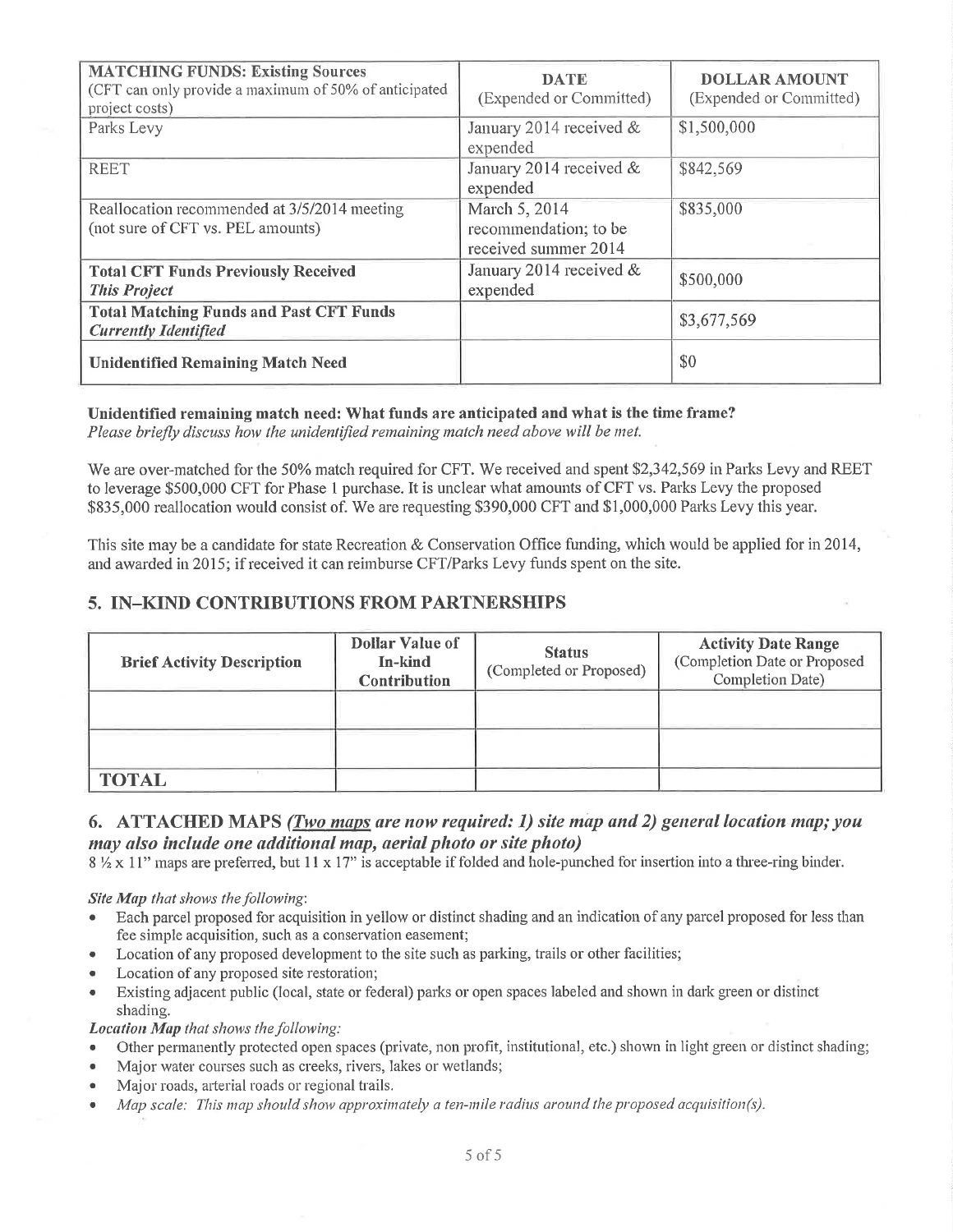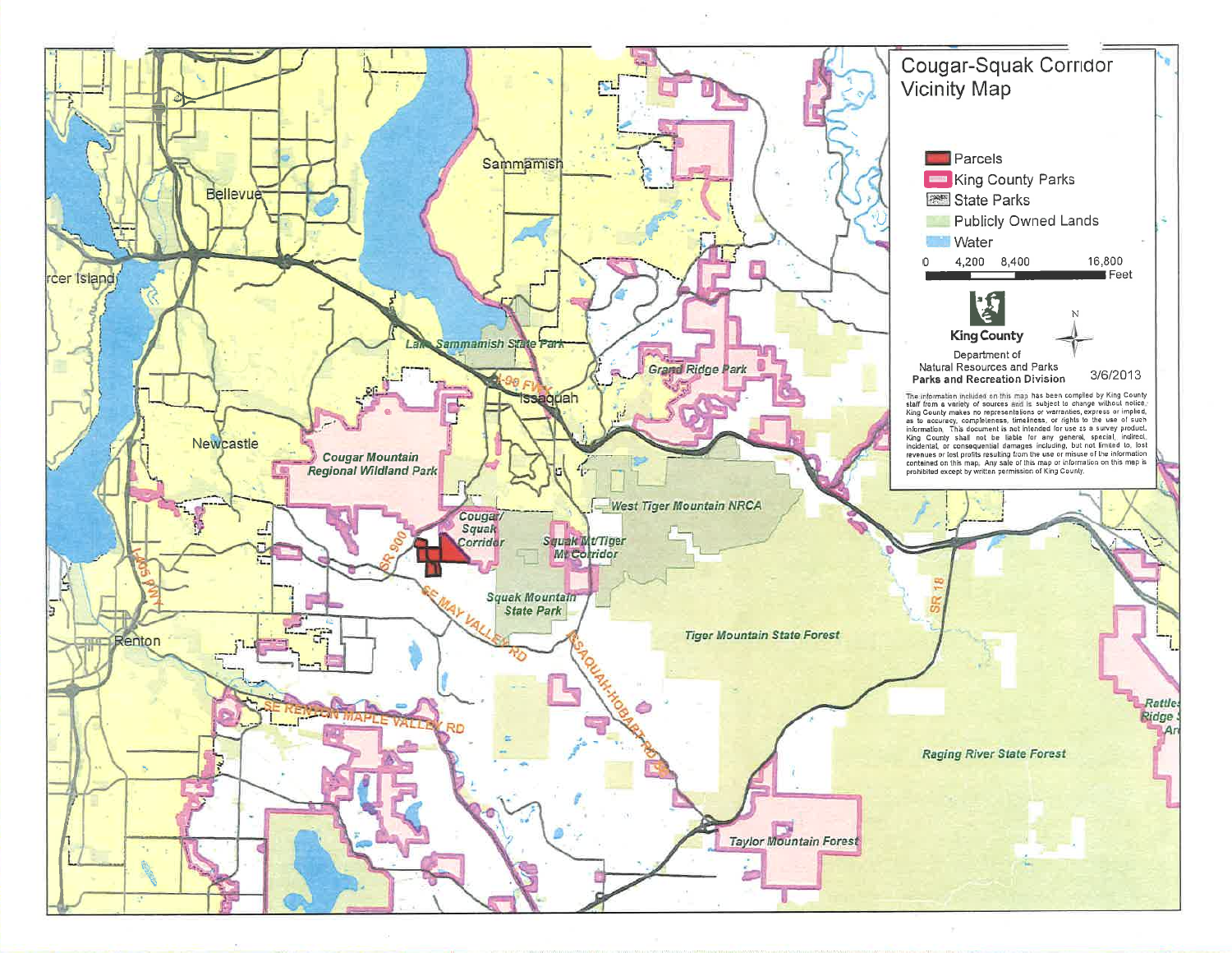